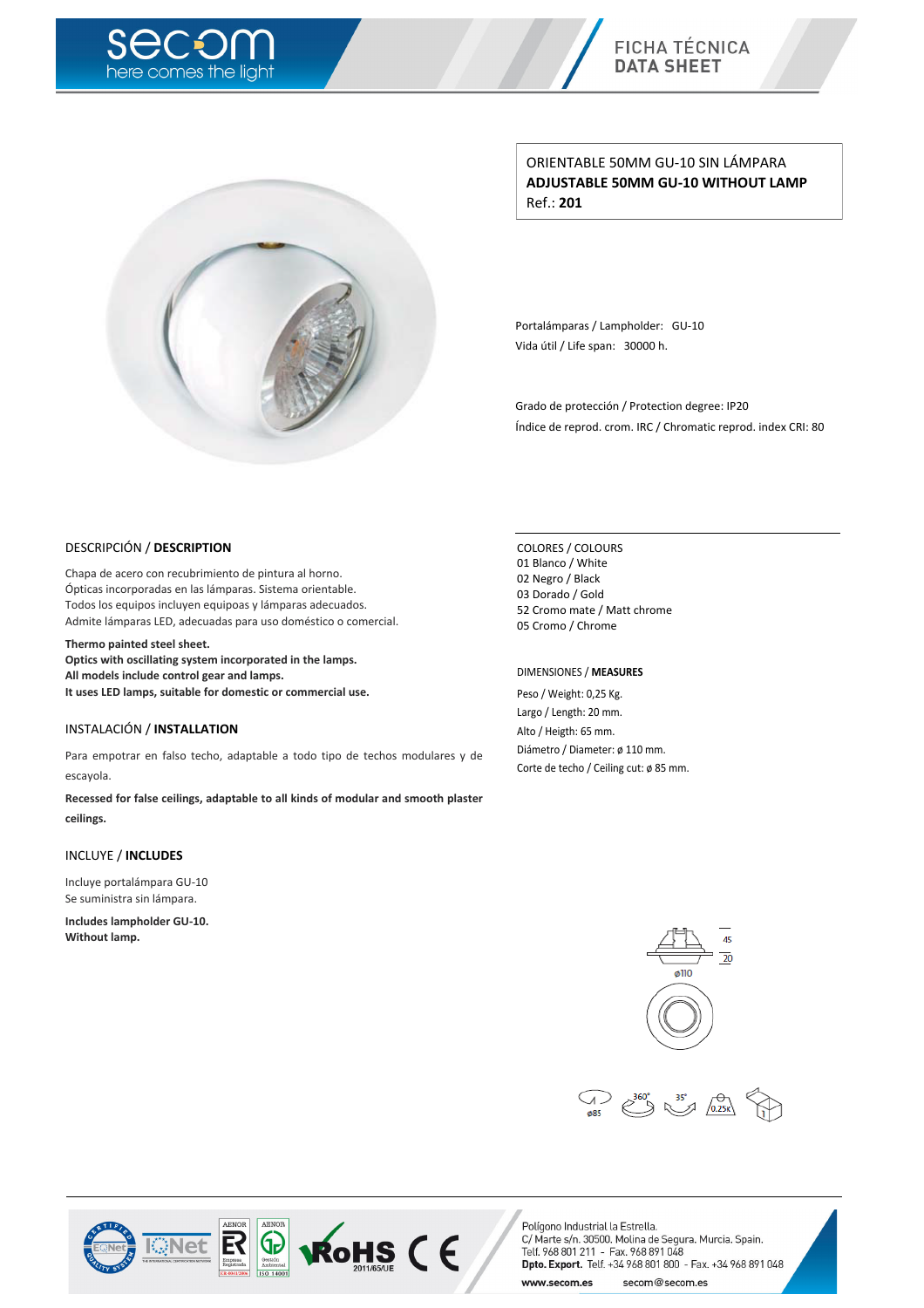



ACCESORIOS / **ACCESSORIES**

Orientable 50mm GU-10 sin lámpara / **Adjustable 50mm GU-10 without lamp** Ref.: **201**

**3418** Kit de emergencia LED GU-10 hasta 7W / Emergency kit for LED GU-10 until 7W

Clase energetica:



GARANTÍA / **GUARANTEE:** 3 años observando las condiciones de venta de nuestro Catálogo General / <sup>3</sup> *years watching to the conditions of sales of our General Catalog.*

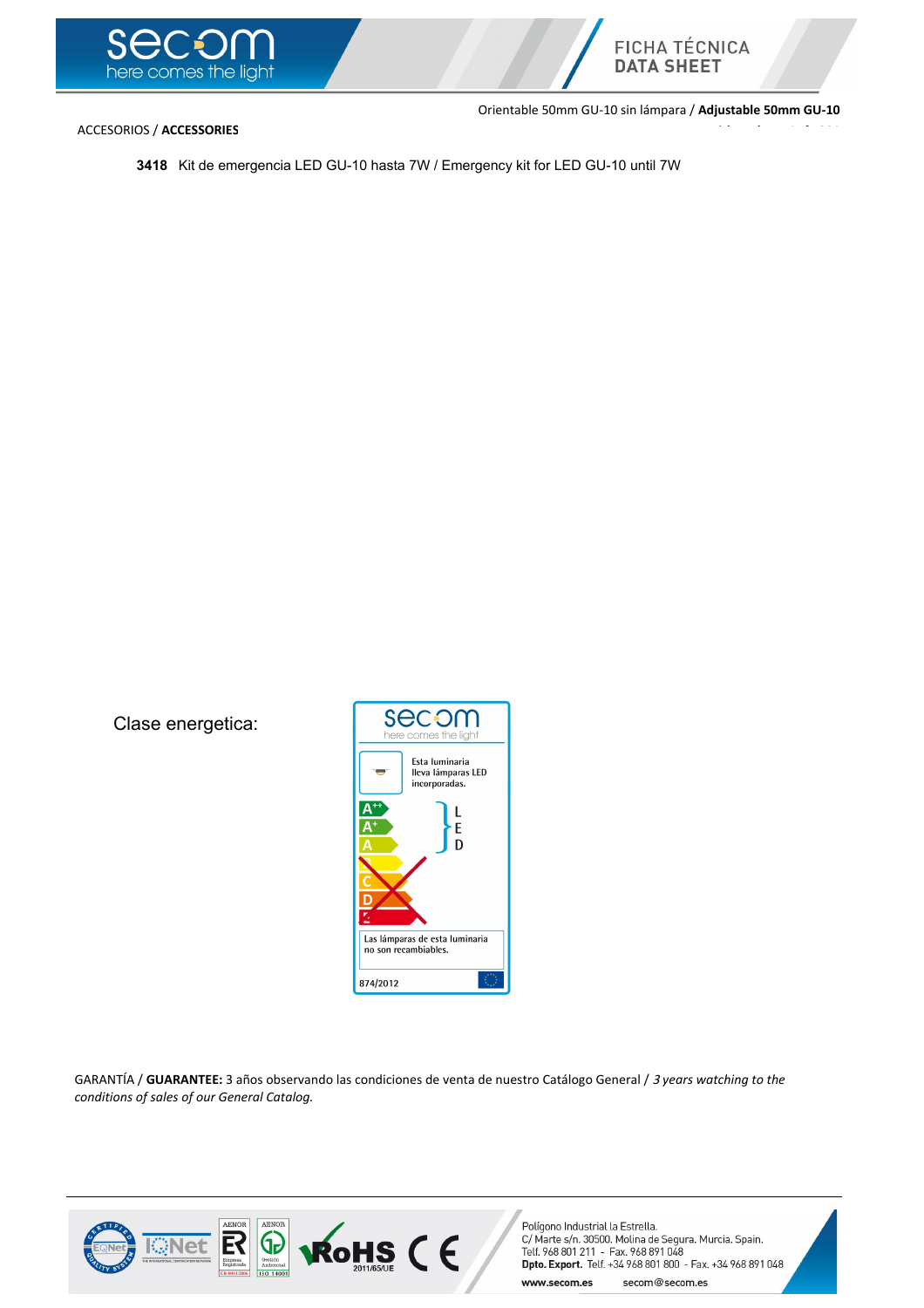



Orientable 50mm GU-10 sin lámpara / **Adjustable 50mm GU-10**

**without lamp** Ref.: **201**

FOTOMETRÍAS / **PHOTOMETRY**



Polígono Industrial la Estrella.<br>C/ Marte s/n. 30500. Molina de Segura. Murcia. Spain.<br>Telf. 968 801 211 - Fax. 968 891 048<br>**Dpto. Export.** Telf. +34 968 801 800 - Fax. +34 968 891 048 www.secom.es secom@secom.es